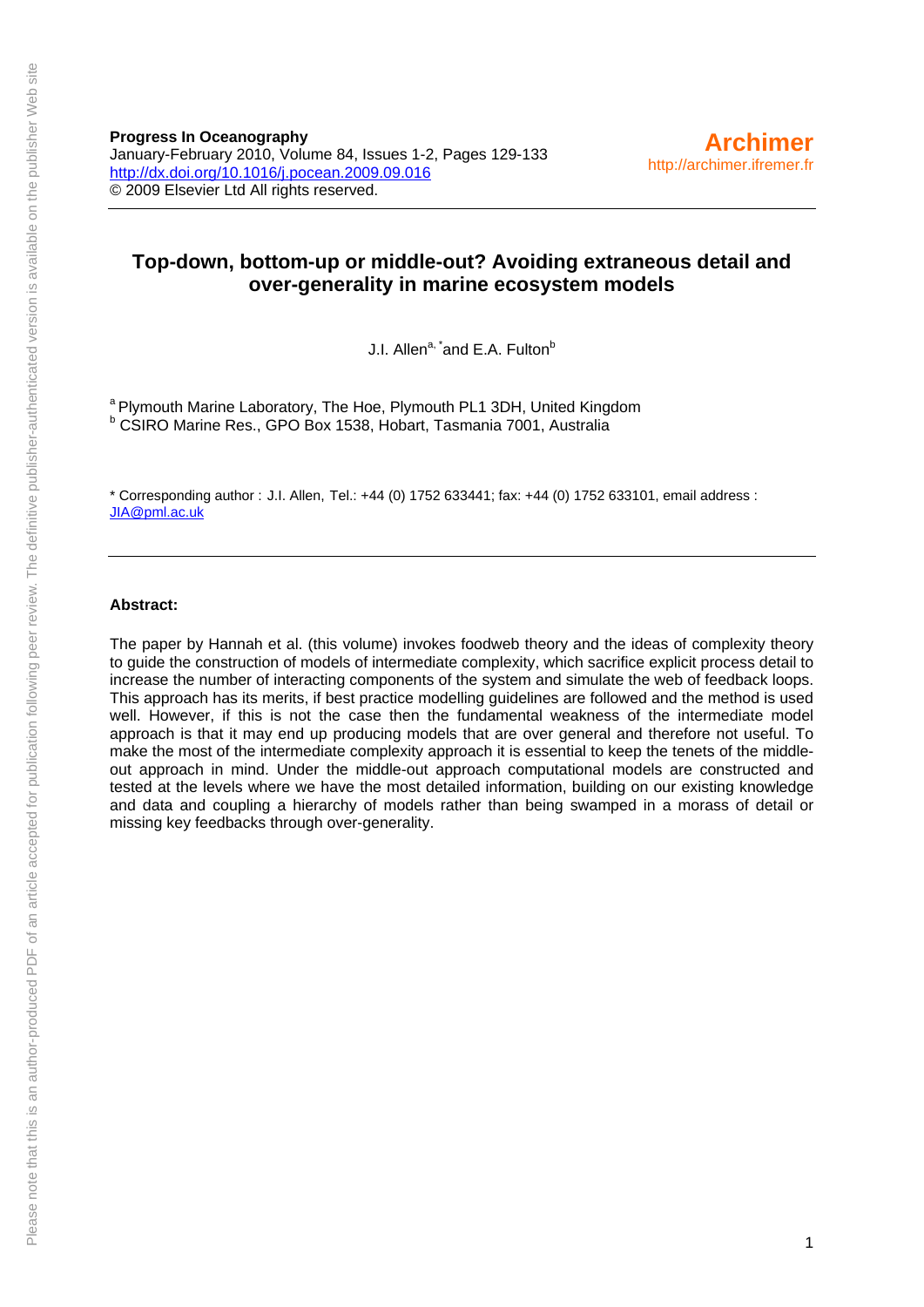# **1. Introduction**

The paper by Charles Hannah and co-authors examines the current states of marine ecosystem modelling (Hannah et al. this volume). They make the observation that while existing models do a reasonable job of predicting physical driven features such as spring blooms, the foodwebs are overly simplified and incapable of predicting functional diversity, ecosystem change and changes in ecosystem services. They argue that as the demand for such predictions increases the challenge is to develop ecosystem models which can encapsulate such processes. To do this they invoke foodweb theory and the ideas of complexity theory to guide the construction of models of intermediate complexity which sacrifice explicit process detail to increase the number of interacting components of the system and simulate the web of feedback loops.

### **1.1. The state that the art is in**

Before addressing the specific points and questions addressed by Hannah et al. (this volume), firstly we take a look at some of the current constraints on our thinking. The standard paradigm which underpins biological models (including marine ones) is the ecosystem concept; i.e. the ecosystem as a natural system whereby the biotic and abiotic components interact to produce a stable system in which the exchange of materials between the living and non living parts follows circular paths (Odum, 1953). This has lead to a systems analysis approach to ecology, where by it is viewed as being analogous to a machine, because it offered a pragmatic approach to understanding the complexity of natural systems (O'Neill, 2001). The ecosystem concept cuts though the myriad of complex interactions at a species level by focusing on a small subset of average or integrated properties of all the populations within the area of study. Its big advantage is that it can identify emergent properties such an energy flow and nutrient cycling and study the stability of function of this abstract structure. The weakness lies in its ability to explain the relative stability of ecological systems in a changing environment; the focus on a self regulating system leading to a focus on local and short term stability (i.e. recovery from disturbance) rather than flexibility in the sense of maintaining variability in space and time as conditions change (O'Neill, 2001). The result of the ecosystem approach has been the development of the current generation of coupled biophysical models, with a limited abilty to respond to environmental change. Marine systems modellers are increasingly aware of these limitations; the paper by Hannah is one such response, the Dynamic Green Ocean Model (Le Quéré et al., 2005) and the emergent biogeography model of Follows et al., (2007) are others.

There are very few if any true models of the whole marine ecosystem, most of them focus on one of three aspects, cellular plankton, zooplankton or fisheries; this is largely a consequence of the interests of the researchers and the information available to construct them. Even those models which adopt a whole ecosystem approach e.g. ECOPATH (Christensen and Pauly 1992), ERSEM (Baretta et al., 1995) or SEAPODYM (Lehodey et al., 1998, Lehodey, 2001, Lehodey et al., 2003) tend to be focused by their users on specific trophic level(s). However there is a requirement to understand the impact of multiple climatic and anthropogenic drivers (Fig 1) on the whole ecosystem, which requires the development of a new generation of end to end models.

A major driver of marine ecosystem model development over the last decade has been the orders of magnitude increase in computation capacity. This has arguably been a double edged sword. On the plus side there has been a massive increase in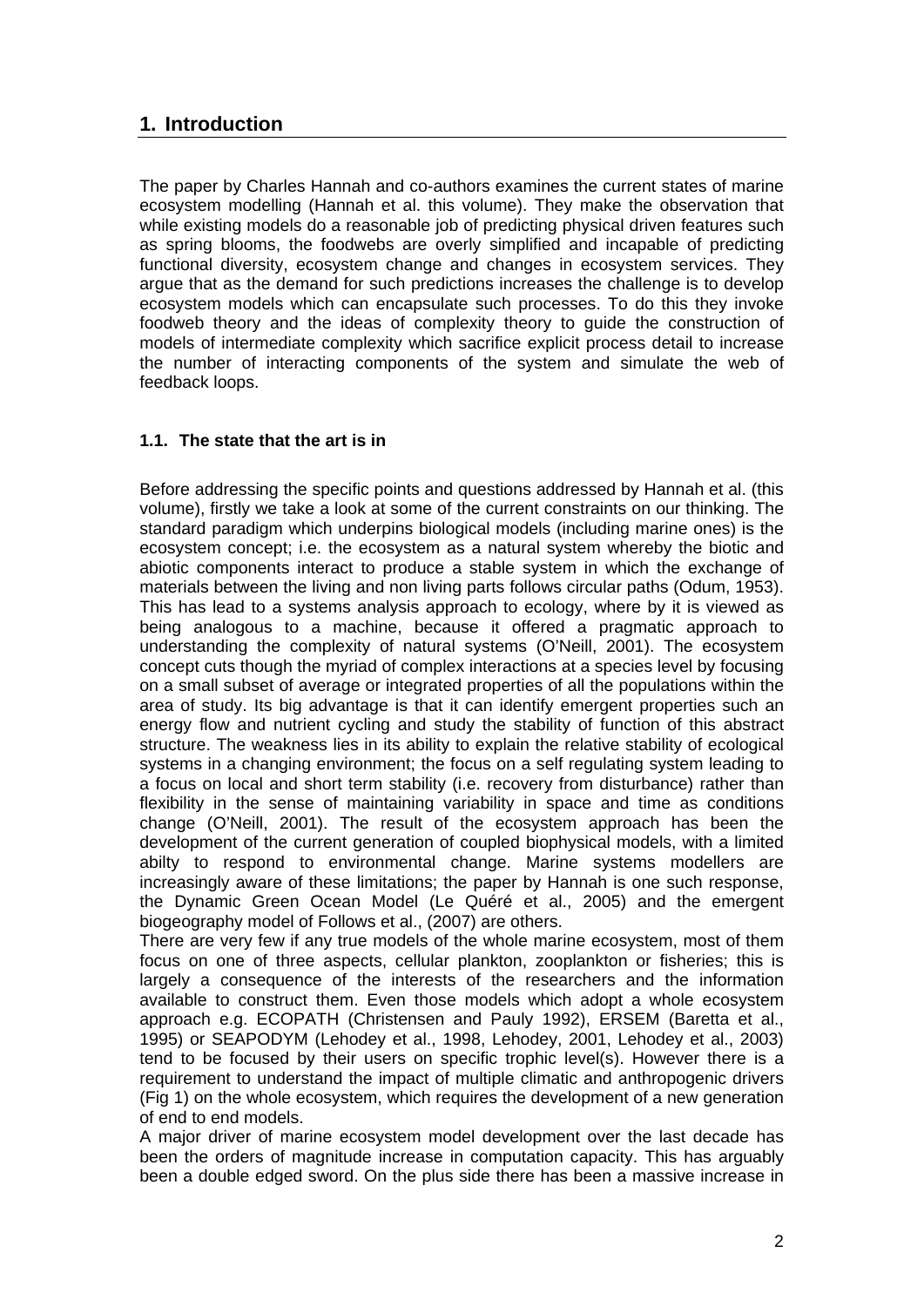our ability to simulate biology coupled to high resolution physics at both global, (e.g. Moore et al., 2004) and regional scales (e.g. Allen et al, 2001) and increasingly decadal timescales (e.g. Werner et al., 2007). This has lead to a better understanding of the spatial and temporal scales of biophysical interactions. Sub-grid scale processes (including habitat and finer scale trophic or technical interactions with fishing gear) are important at all trophic levels and highly resolved bio-physical models contribute towards the parameterisation of such effects. A downside is that this has lead to a focus on improving internal process descriptions (the machine model) rather than on interactions; particularly where plankton models are concerned. A compounding factor is that increasingly large volumes of simulation data are harder to analyse. This exacerbates the reluctance of the marine modelling community to validate its models. Part of the reason for this is that larger volumes of output make it harder to find the equivalent volumes of observations for validation. Arhonditsis et al. (2006) reported no relationship between the level of skill assessment presented or the accuracy of planktonic models, and the subsequent citation rate of the published paper. Both complex model structures and large simulation data volumes also limit the opportunities for sensitivity analysis potentially leading to less understanding of model dynamics. The analysis of Arhonditsis et al. (2006) is symptomatic of this.

Another driver in model development has been the increase in knowledge of new processes e.g. the microbial loop (e.g. Azam et al., 1983), iron limitation (e.g. Martin and Fitzwater 1988) and ocean acidification (e.g. Raven et al., 2005). This has lead to increasing model complexity, but often at a rate where the speed with which processes are included in models outstrips the modelling community's ability to realistically parameterise them (Anderson 2005). This is despite the increased availability of integrated data sets, such as the World Ocean Atlas [http://www.nodc.noaa.gov/OC5/WOA05/pr\\_woa05.html\)](http://www.nodc.noaa.gov/OC5/WOA05/pr_woa05.html). Even with easier and broader access to such datasets, rigorous model evaluation is not yet a universally common practice.

Finally model development is often inhibited by the very existence of established ecosystem models. Over time many model systems have a tendency to ossify through a combination of dogma and pragmatism. For example the plankton functional type/model complexity issue (e.g. Le Quéré et al., 2005; Anderson 2005) is a debate in danger of being trapped in the dogma surrounding NPZD versus PFT modelling approaches. One could argue that they are identical approaches, the only difference being the degree of aggregation, and the focus should be on evaluating their usefulness. Ecosystem models require substantial amounts of time and resources in order to develop and run them. Consequently the pragmatic approach is often to try and answer questions using existing tools rather than building specifically designed new ones. There is nothing wrong with using established model systems as long as they are either actually useful as is (in their old state) or like a living document kept alive by growth and revision. There is also immense value to having multiple models/tools; so when constructing new models/tools they should be new and not just another implementation of exactly the same equations.

# **2. Foodwebs and Complexity**

### **2.1. Is foodweb theory useful when building models?**

A central theme of ecology is that ecosystem dynamics are profoundly influenced by the complex web of trophic interactions, which links all species together. Hannah et al (this volume) rightly point out the importance of food webs because the structure of the foodweb (who is connected to who) and the strength of its interactions are critical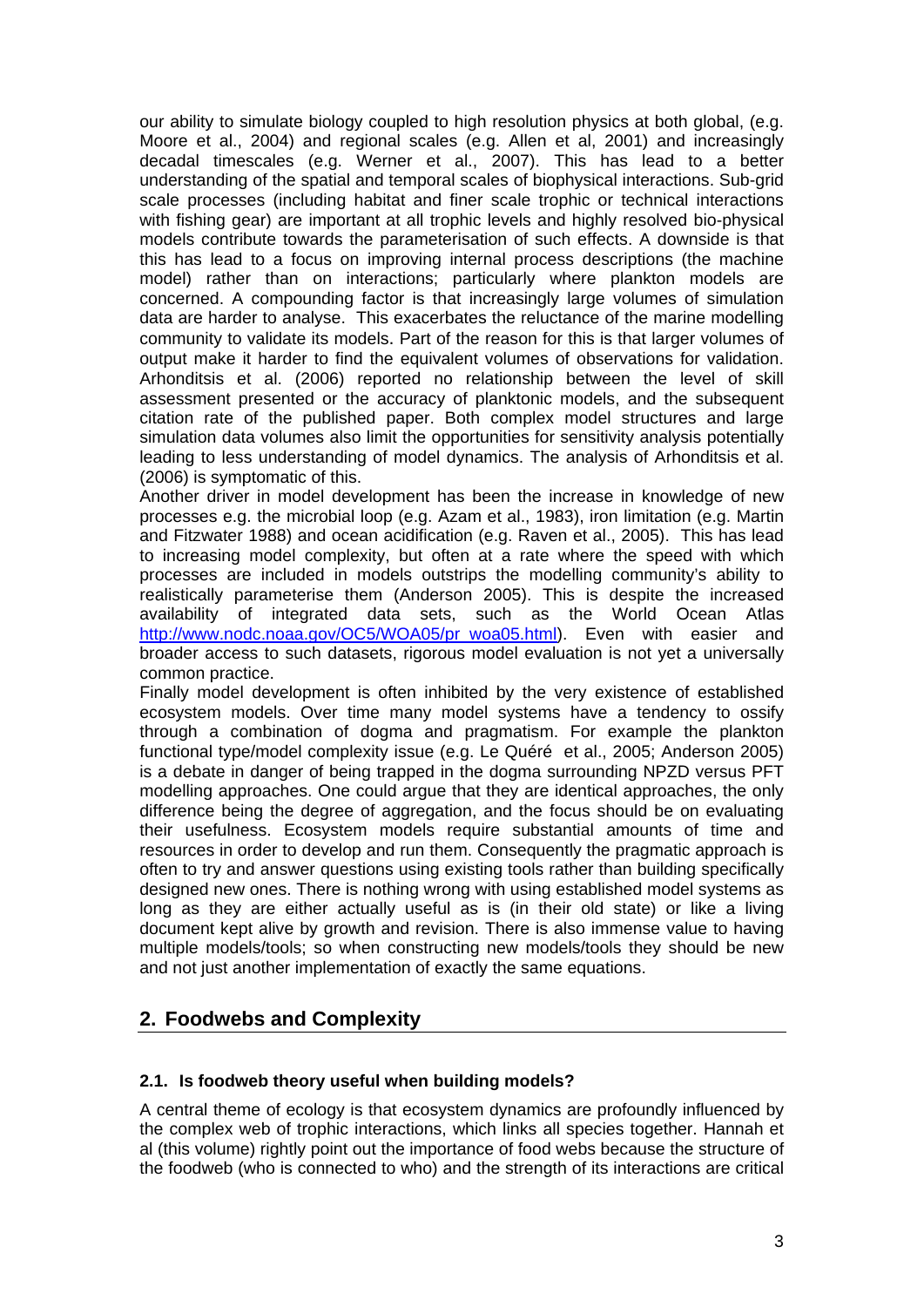to the stability and persistence of ecosystems (Dunne, 2006; McCann, 2000) and that the structure and dynamics feedback on each other. We don't dispute that these aspects should be included in marine ecosystem models, they are crucial, but pragmatically much care is needed when using foodwebs so that they are being usefully applied. The biggest issue is that the marine foodweb is poorly defined, the studies often being limited to a low number of species with a tendency to focus on higher trophic levels, high levels of aggregation and often of limited spatio-temporal extent (Link, 2002). Consequently we don't have a detailed understanding of the structure of some (if not many) parts of the marine ecosystem and even less understanding of their interactions. Ultimately lack of knowledge is the limiting factor in model construction. To apply foodweb theory to marine models the first challenge is to get a better description of the structure and dynamics of the whole foodweb including plankton at appropriate spatial and temporal scales. Clearly including all interactions at a species level is intractable so the second challenge is how to aggregate the foodweb in such a way that it captures the important ecosystem dynamics and feedbacks. While some guidelines exist (Fulton et al., 2003), this is work in progress and debate is ongoing (e.g. Anderson, 2005). An obvious issue is the tension between resolving biogeochemical function and resolving ecological function which often don't logically map onto each other. This is particularly true of many planktonic models whose primary focus is on biogeochemical cycles of carbon and nutrients. As we go up the food chain the focus moves towards ecological interactions. Here we need to understand how the network structure of the foodweb influences what happens when species are added or removed (May, 2006); generally speaking removing the most highly connected species has more impact than random removal. A further issue related to interaction strengths is capturing plasticity in the realised diets of organisms.

A further challenge maybe to include the role of biodiversity. Ecological theories predict that biodiversity is one of several significant factors governing the stability, productivity, nutrient availability and invasibility of ecosystems (Tilman, 1999). For example these theories predict that greater biodiversity should increase productivity, decrease amount of unconsumed limiting resource and increases ecosystem stores of limiting nutrients (Tilman, 1999). This is not to argue that diversity is the strongest force, other drivers such as climate maybe more influential, but we should a take broad perspective of all the drivers affecting ecosystem functional and stability and weight them accordingly in our models.

### **2.2. Is complexity theory a useful metaphor?**

Hannah et al. (this volume) offer the metaphor that complex systems naturally evolve towards critical states and that in the context of ecology a system is critical if poised at a transition phase (Pascaul and Guirard 2005). There are three types of criticality: classical which leads to sharp phase transitions based on wide spread disturbance; self organized criticality where disturbance is must faster than recovery; and robust criticality where temporal scales of disturbance and recovery are similar (Pascaul and Guirard 2005). Essentially the hypothesis is that a system may evolve to a state (near phase transition) whereby local interactions and feedback loops can lead to large scale events and that it is not necessarily an action-reaction response. They argue that we should focus on non linear interactions and feedback loops and that a lack of them limits the ability of the system to evolve into a state substantially different from the original state.

The real questions are, is the metaphor relevant? and if so how do we extend it? While these arguments are being used theoretical in ecology (e.g. Pascaul and Guirard 2005) there is less information on critical processes occurring in the marine system. The inclusion of feedback loops and non linear interactions has been a long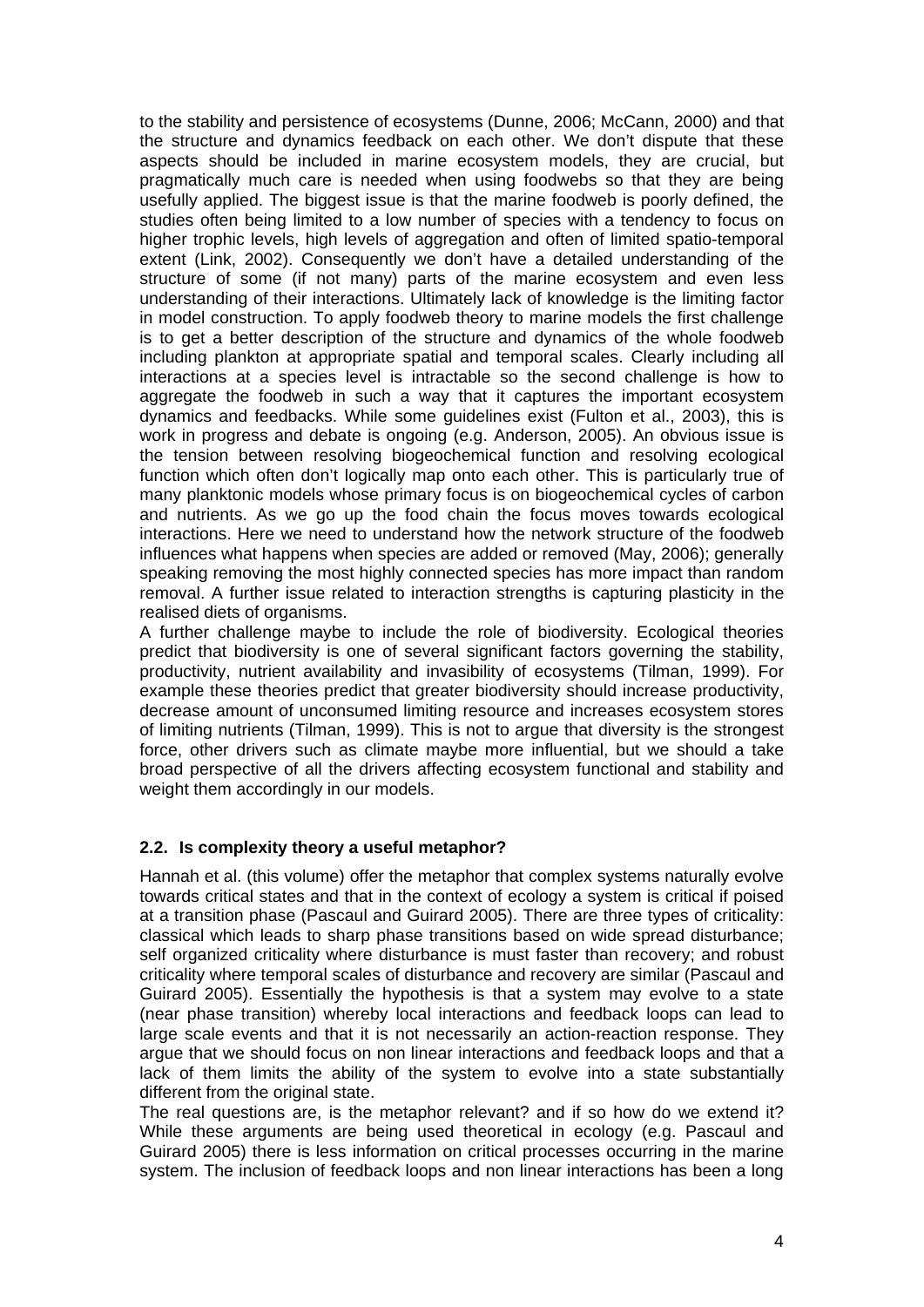standing goal of marine systems modellers for many years and there is some evidence that existing models (e.g. Allen et al., 2006) are capable of simulating observed shifts in ecosystem function (i.e. between functional groups but not within). However there is a danger that fixed parameterisations mean evolution and the shifting composition of functional groups is missed - this would impact on rate parameters, for instance, but also has the potential to impact on realised population and community dynamics (Pelletier et al., 2007). The problem is if you try to move towards time evolving parameters how do you calculate the shift? Structurally dynamic models are technically difficult, but also depend on what some judge as dubious objective function assumptions and we need a more concrete way of capturing this significant factor.

It is important to note that there is a fundamental difference between a complex process and a complex response, and that in many cases a complex response can be derived from a simples set of rules; this is some times referred to as 'Deep Simplicity' (Gribben 2004). The relevance of complexity ideas maybe more useful philosophically rather than mathematically and these general relationships may provide a broad context in which to interpret data and frame model systems. Ultimately the only answer is to have a go at using it and see whether or not it works.

# **3. Are models of intermediate complexity the solution?**

Hannah et al, (this volume) argue 'that in order for ecosystem models to be useful for dynamic simulation of the response to climate change and other human impacts they must include sufficient feedback loops to be climate models' (models that can predict changes in the mean state)' and 'that to achieve this, the models will need to represent the ecosystem from plankton through to higher trophic levels'. Essentially they suggest a transition from biochemical to ecological models.

In principle we agree with these sentiments, however the question which remains unresolved is how we achieve these goals. When constructing a model the heart of the procedure are the definition and evaluation of models of the system in question. Drawing analogies from system's biology, a model should be 'a simplified abstract reproduction that allows insight to the essence of a system that helps to identify gaps in biological knowledge' (e.g. Noble 2003). Conceptual models of biological systems are common, arise from the interpretation of biological data, they often exist in isolation from one another, and are frequently not formally or explicitly declared. For even the simplest conceptual models the results or outcomes are not always tractable or apparent. Numerical models rely on conceptual models to define equations, empirical studies to parameterise them, and statistics to evaluate them.

The crux of the issue is that models should be constructed at an appropriate level of complexity to address the hypothesis being tested and the data available to support it. In his paper 'putting Humpty-Dumpty together again' Noble, (2003) advocates this 'middle out' approach for modelling biological processes (Fig. 2), whereby computational models are constructed and tested at the levels where we have the most detailed information. The alternatives being the bottom-up approach (i.e. everything from first principles) and the top down approach which attempts to simply everything to basic principles. Examples of the bottom up approach are physiological process /mechanistic models of phytoplankton growth and grazing (e.g. Flynn 2001), which have the problem that we can only characterise a few species well enough experimentally to make such models; and that we need to know about higher levels of organisation to fully characterise the lower levels properly. The 'intermediate approach' advocated by Hannah et al (this volume) could be construed as a top down model in the nomenclature of Noble (2003). This means, unless its done with care, it can suffer from the fundamental weakness of some top-down theories, which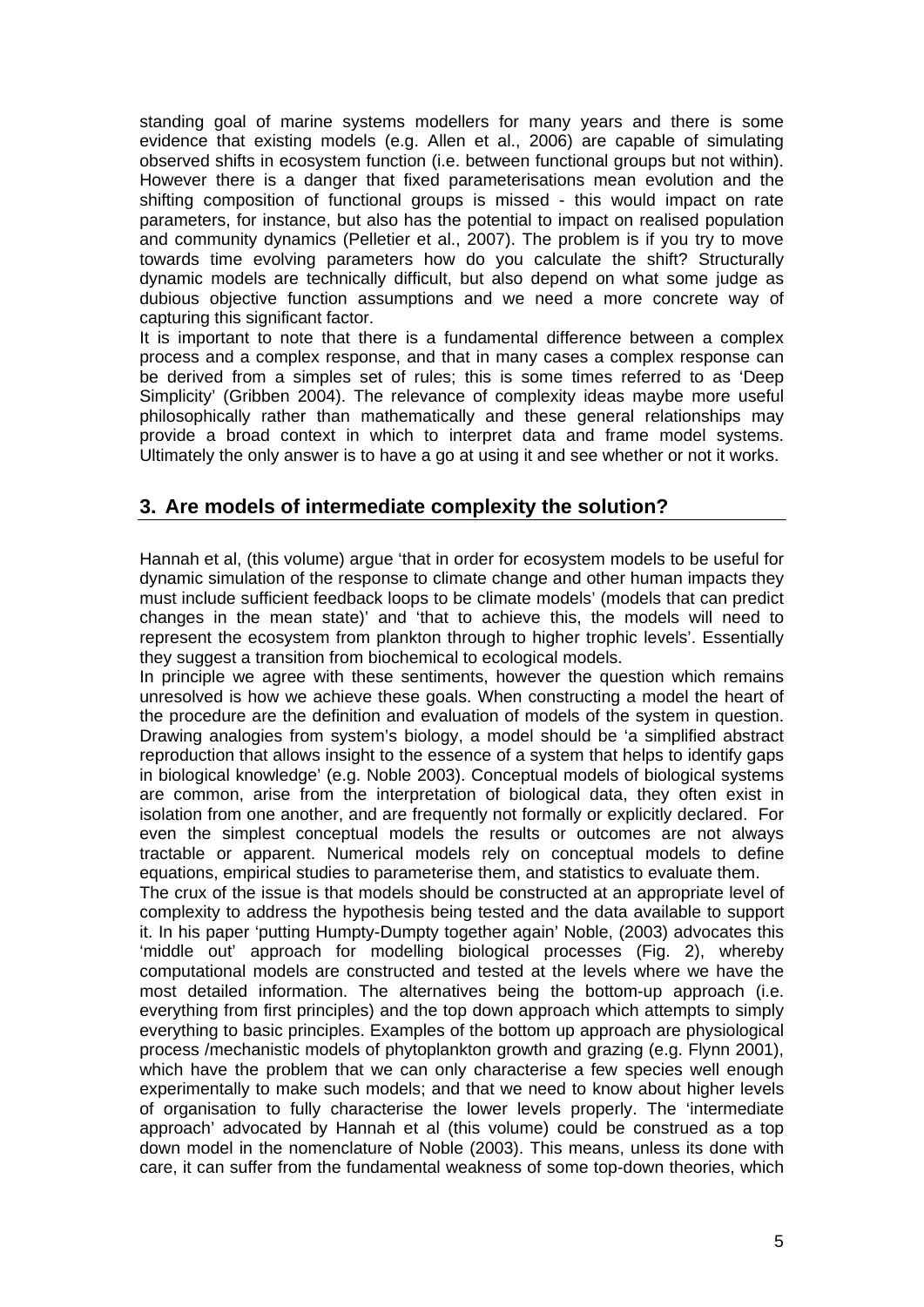can be over general and therefore not completely useful for targeted questions (Ginzburg et al., 2007). For intermediate models to be effective process detail must be implicitly included in functions describing sub-scale processes rather than being explicitly spelt out at great length for all parts of the model. In this form the method has similarities with the ideas put forward under the middle out approach.

The middle out approach inevitably leads to the concept of the hierarchy of models. The challenge then becomes how to couple them together to ensure we capture the important interactions and feedbacks. This is analogous to the rhomboid approach (de Young et al., 2004) which involves the integration of detailed models of key species directly into the overall model in a two-way coupling so that the details influence the overall system. When taking the middle out approach (or when using the intermediate approach well) then it is vital that any critical processes outside that domain, which impinge on it, are captured in some empirical impact formulation, even if there is no process information available.

There is an essential requirement to be clear about the hypothesis being tested and crucially to have the data to test our hypotheses. Another way of expressing this is that we need to know what we are modelling; what are the characteristics of the system we are trying to model and what are the features a model must have to represent the observed nonlinearities or complexity? Ultimately there are no hard and fast rules other than clarity of thought and a realistic assessment of the adequacy of the underlying knowledge base. Therefore rather than slaving ourselves to a single approach, we should consider a balanced combination of all three (top-down, bottomup and middle out) approaches and focus on the following criteria; a good model should be,

descriptive (represents the available data), integrative (demonstrate how elements interact), explanatory (provide biological insight).

Additionally we should bear in mind that a well constructed model which fails can be more informative than one that succeeds. This is particularly the case if alternative model structures have differing implications and if it is not clear if a model has succeeded for the correct reasons.

# **4. Conclusions and recommendations**

Quoting Ginzburg et al. (2007) 'A good theory is focused without being blurred by extraneous detail or over-generality'. Yet ecological theories frequently fail to achieve this desirable middle ground'. This is the essence of the problem in marine ecology and points towards the value of keeping the middle out approach in mind even if taking a more top down or bottom up approach in any one instance. We have identified that lack of knowledge about the marine foodweb and how to encapsulate the essence of its dynamics and feedbacks is a factor limiting progress. Again the recommendation is to follow (or be guided by) the middle out approach, building on our existing knowledge and data and coupling a hierarchy of models rather than being swamped in a morass of detail or missing key feedbacks through overgenerality. It follows that there is a pressing requirement to develop the software interfaces to create an end to end hierarchy of models capable of responding to multiple climatic and anthropogenic drivers. Coupling numerical models is a central issue in climate research and we should learn from their experiences.

Perhaps the biggest limiting factor in applying any of the modelling approaches is the cultural disconnect between, the modellers, laboratory experimentalists and in-situ observationalists, whereby the non modellers very often lack a sense of ownership of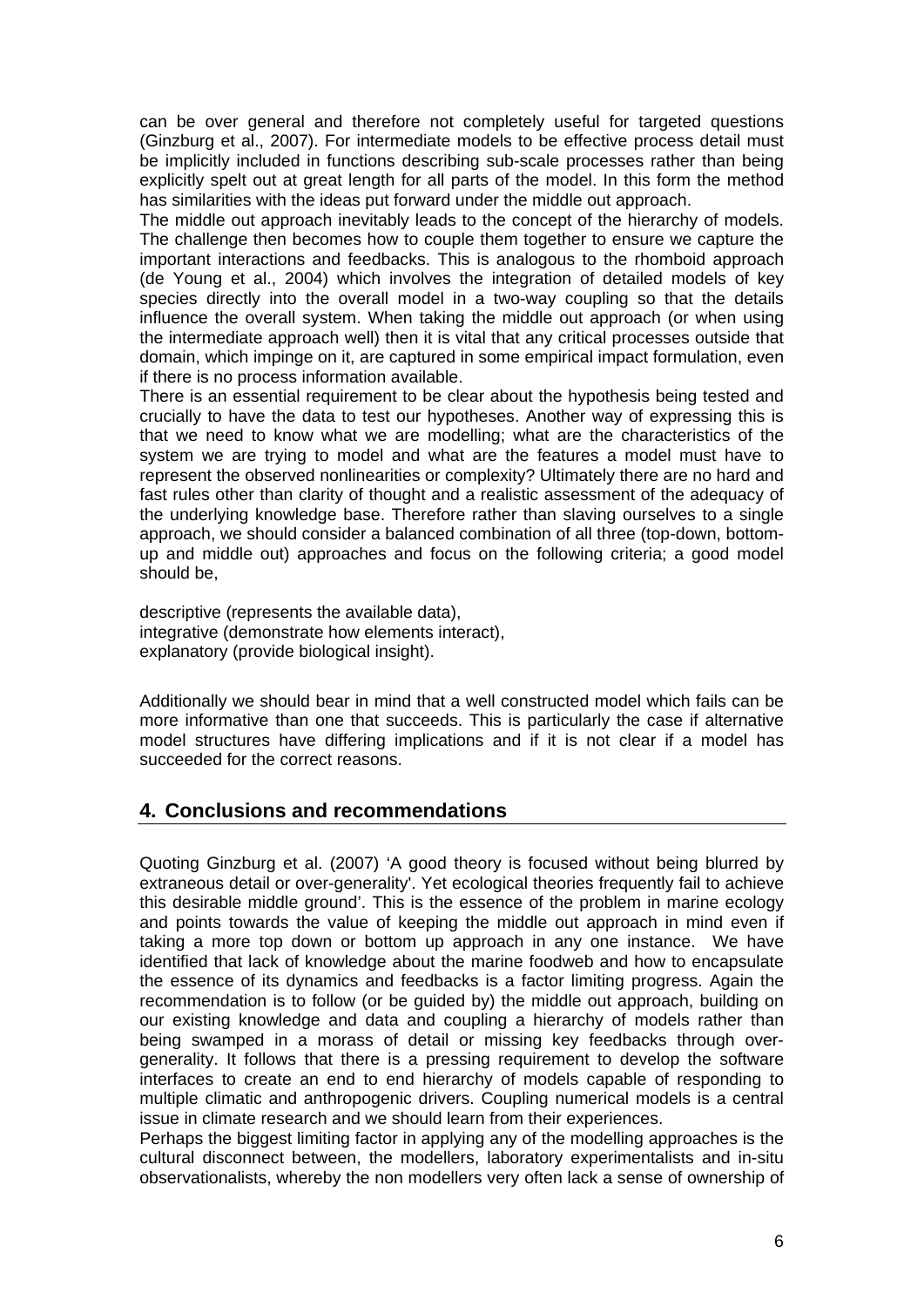numerical models even though their ideas and data have contributed to the development. Models come in many forms, conceptual and statistical as well as numerical and all good scientists should have at the very least a conceptual model of the system they are studying. The challenge is therefore to get the experimental/observational scientists to be stakeholders in the models and vice versa.

# **Acknowledgements**

JIA's and EAF would like to thank IGBP programs IMBER and GLOBEC as well as the Network of Excellence EUR-OCEANS of the European Union's 6th Framework Program for funding the symposium on "Parameterization of Trophic Interactions in Ecosystem Modelling", Cadiz, March 2007, and the meeting conveners for the invitation to participate. JIA was also funded by NERC Oceans2025 strategic research program and MARQUEST. Thanks go to everyone who contributed to the discussion session and Jerry Blackford (PML) for commenting on the manuscript.

# **References**

Anderson, TR. 2005. Plankton functional type modelling: running before we walk? J. Plankton Research 27: 1073-1081.

Arhonditsis, G.B., B.A. Adams-VanHarn, L. Nielsen, C.A. Stow, and K.H. Reckhow. 2006. Evaluation of the current state of mechanistic aquatic biogeochemical models: citation analysis and future perspectives. Environmental Science & Technology, 40: 6547-6554

Allen, J.I., Blackford, J.C., Holt, J.T., Proctor, R., Ashworth, M., Siddorn, J. 2001. A highly spatially resolved ecosystem model for the North West European Continental Shelf. Sarsia 86:423–440

Allen, J.I., Archer, S.D., Blackford, J.C., Gilbert, F.J., Taylor, A.H. 2006. Changes in DMS production and flux in relation to decadal shifts in oceanic circulation. Tellus B 58:242–255.

Azam F, Fenchel T, Field JG, Gray JS, Meyer-Reil LA, Thingstad F (1983) The ecological role of water-column microbes in the sea. [Marine Ecology-](http://www.int-res.com/abstracts/meps/v10/)[Progress Series 10: 257-263](http://www.int-res.com/abstracts/meps/v10/) 

Baretta, J.W., Ebenhoh, W., Ruardij, P., 1995. The European Regional Seas Ecosystem Model, a complex marine ecosystem model. Neth. J. Sea Res., 33: 233- 246.

Christensen, V. Pauly, D. 1992. ECOPATH II - a software for balancing steady-state ecosystem models and calculating network characteristics. Ecological Modelling 61, 169-185.

deYoung B, Heath M, Werner F, Chai F, Megrey B, Monfray P. 2004. Challenges of modeling ocean basin ecosystems. Science 304:1463-6.

Dunne, J.A. 2006. The network structure of food webs. Pp. 27-86 In: M. Pascual and J.A. Dunne (eds), Ecological Networks: linking structure to dynamics in food webs. Oxford University Press.

Follows, M.J., S. Dutkiewicz, S. Grant, S.W. Chisholm. 2007. Emergent Biogeography of Microbial Communities in a Model Ocean. Science, 315:1843-1846. doi: 10.1126/science.1138544

Flynn, K.J., 2001. A mechanistic model for describing dynamic multi-nutrient, light, temperature interactions in phytoplankton. J. Plankton. Res. 23, 977-979.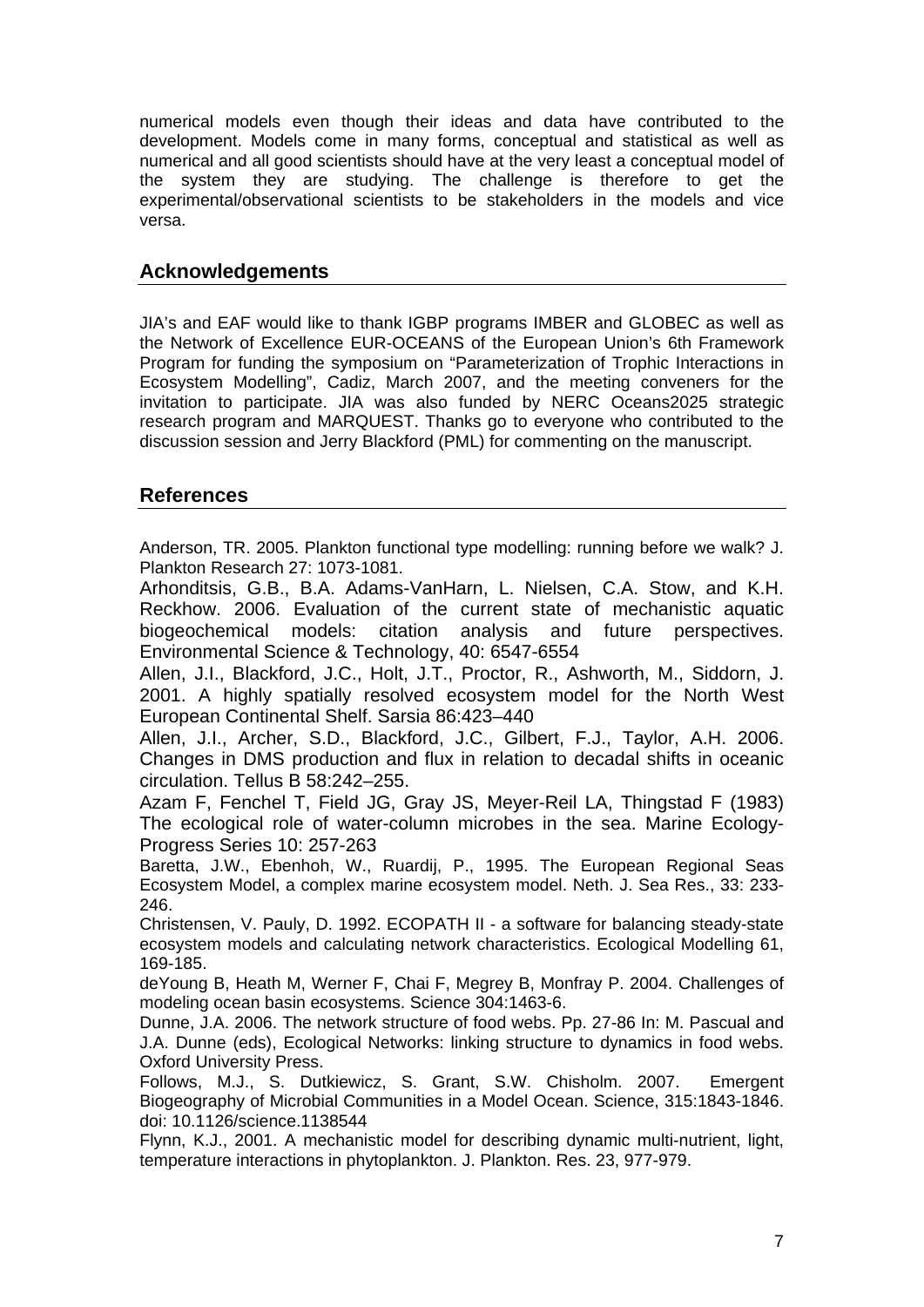Fulton, E.A., Smith, A.D.M. and Johnson C.R., 2003. Effect of complexity on marine ecosystem models. Mar. Ecol. Prog. Ser. 253, 1-16.

Ginzburg, L.R., Jensen, C.X.J., Yule, J.V. 2007. Aiming the "unreasonable effectiveness of mathematics" at ecological theory. Ecol. Mod. 207, 356-362.

Gribben, J., 2004. Deep Simplicity, Penguin London 251pp.

Hannah. C., Vezina, A., St John, M., (this volume) The case for marine ecosystem models of intermediate complexity. Progress in Oceanography

Lehodey, P. 2001. The pelagic ecosystem of the tropical Pacific Ocean: dynamic spatial modelling and biological consequences of ENSO. Prog. Oceanogr. 49: 439- 468.

Lehodey, P., André, J-M., Bertignac, M., Hampton, J., Stoens, A.C., Menkes, L. and G.N. Memery. 1998. Predicting skipjack forage distributions in the Equatorial Pacific: preliminary results using a coupled dynamical bio-geochemical model. Fish. Oceanogr. 7: 317-325.

Lehodey, P., Chai, F. and J. Hampton. 2003. Modelling climate-related variability of tuna populations from a coupled ocean-biogeochemical-populations dynamics model. Fish. Oceanogr. 12: 483-494.

Le Quéré, C., S.P. Harrison, I. C. Prentice, E.T. Buitenhuis, O. Aumont, L. Bopp, H. Claustre, L. C. Da Cunha, R. Geider, X. Giraud , C. Klaas , K.E . Kohfeld, L. Legendre, M. Manizza, T. Platt, R.B. Rivkin, S. Sathyendranath, J. Uitz and A.J. Watson. 2005. Ecosystem dynamics based on plankton functional types for global ocean biogeochemistry models. Global Change Biol. 11: 2016-2040.

Link, J., 2002. Does food web theory work for marine ecosystems? Mar. Ecol. Prog. Ser. 230: 1-9.

Martin, J. H., and S. E. Fitzwater (1988), Iron deficiency limits phytoplankton growth in the northeast Pacific subarctic, Nature, 331, 341–343.

May, R.M., 2006. Network structure and the biology of populations. Trends in Ecol. Evolution. 21, 394-398.

McCann, K.S. 2000. The diversity-stability debate. Nature 405: 228-233.

Moore, J.K., Doney, S.C., Lindsay, K., 2004. Upper ocean ecosystem dynamics and iron cycing in a global three-dimensional model. Glob. Biogeochem. Cycles 18, 4028. Noble, D., 2003. The future: putting Humpty-Dumpty together again. Biochemical Society Transactions 31, 156-158.

Odum, E.P., 1953. Fundamentals of Ecology. W.B., Saunders, Philadelphia, Pennsylvania, USA.

O'Neill, R., 2001. Is it time to bury the ecosystem concept? (With full military honours of course!). Ecology, 82, 3275-3284. .

Pascual, M., F. Guichard. 2005. Criticality and disturbance in spatial ecological systems. Trends Ecol. Evol. 20: 88-95.

Pelletier, F., Clutton-Brock, T., Pemberton, J., Tuljapurkar, S., Coulson, T., 2007. The evolutionary demography of ecological change: Linking trait variation and population growth. Science 315: 1571-1574.

Raven, J. A. *et al.* 2005. [Ocean acidification due to increasing atmospheric carbon](http://www.royalsoc.ac.uk/displaypagedoc.asp?id=13314)  [dioxide.](http://www.royalsoc.ac.uk/displaypagedoc.asp?id=13314) Royal Society, London, UK

Tilman, D., 1999. The ecological consequences of changes in biodiversity: a search for general principles. Ecology 80, 1455-1474.

Werner, F.E., Ito, S.I., Megrey, B.A., Kishi, M.J., 2007. [Synthesis of the NEMURO](http://apps.isiknowledge.com/WoS/CIW.cgi?SID=R145kl2gocPp993hlmg&Func=Abstract&doc=12/4)  [model studies and future directions of marine ecosystem modelling.](http://apps.isiknowledge.com/WoS/CIW.cgi?SID=R145kl2gocPp993hlmg&Func=Abstract&doc=12/4) Ecol. Mod. 202, 211-223.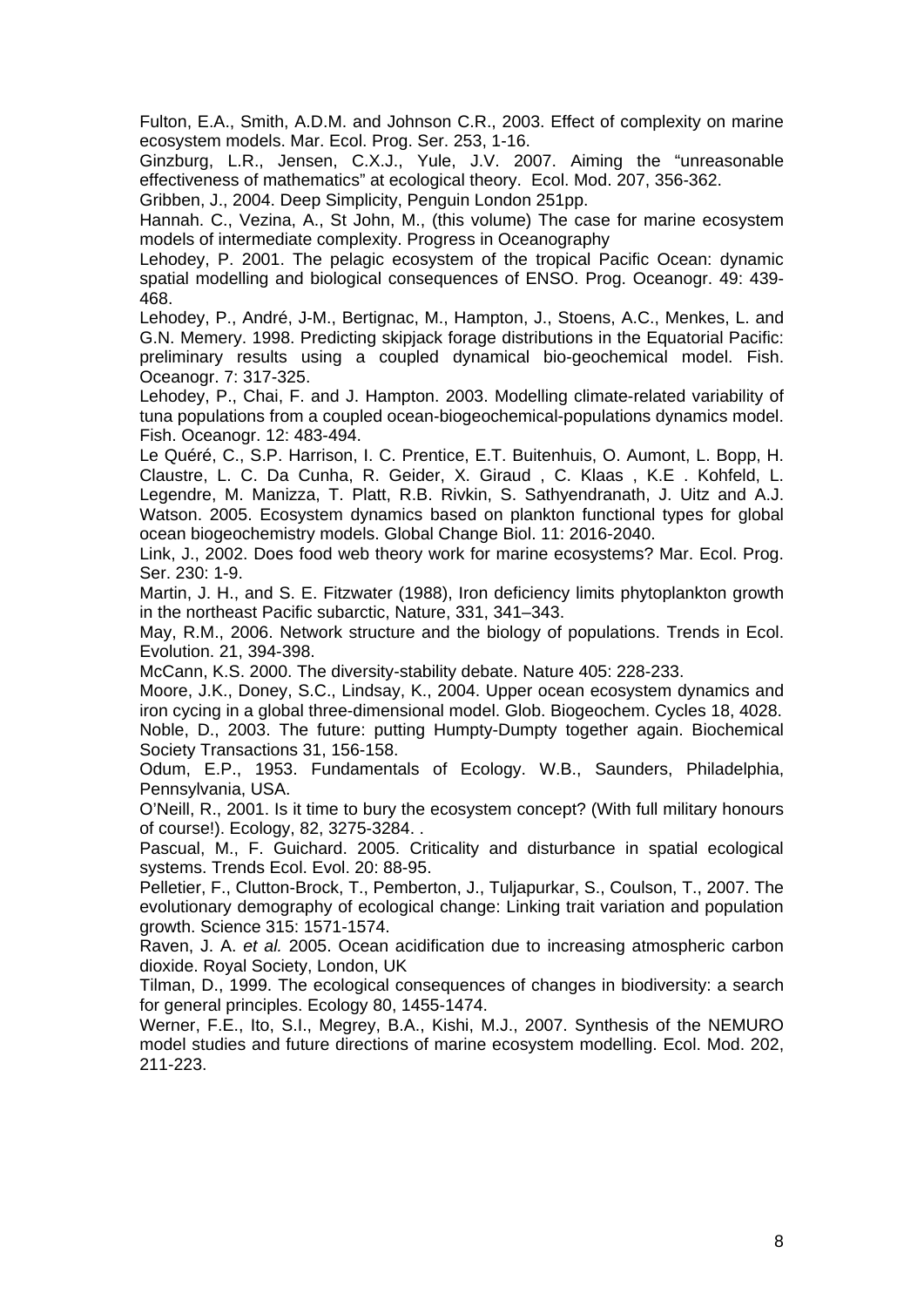### **Figures**

**Figure 1.** A schematic of an end to end ecosystem model, showing the links between trophic groups and some of the climatic and anthropogenic drivers which may influence them.



Climate drivers **Anthropogenic drivers**